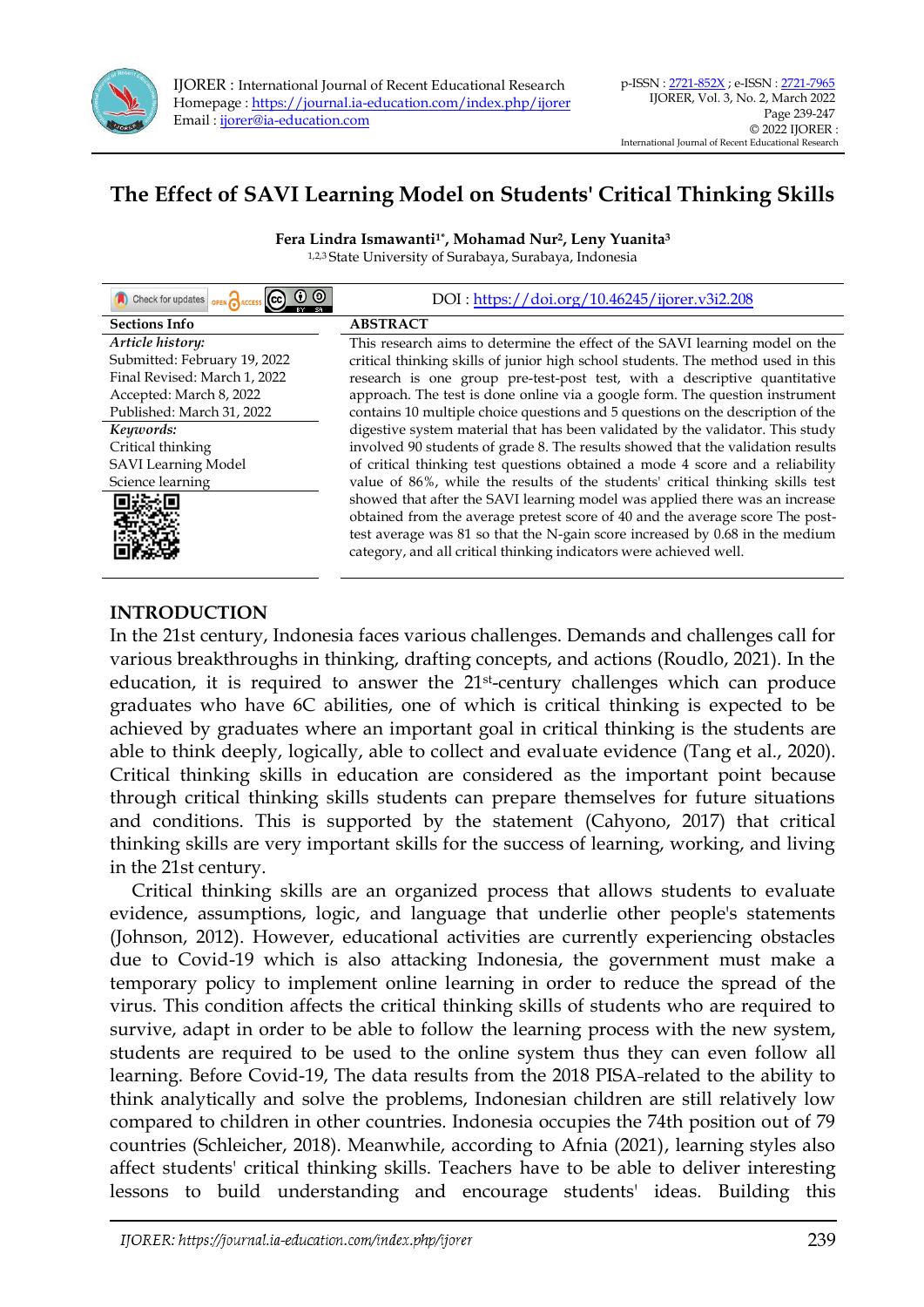understanding, it is influenced by the learning style of each student. This is in accordance with Karim's (2014) research that each student has a different learning style. Therefore, teachers must have creativity in delivering subject matter in order to create a fun teaching and learning process and can train students' critical thinking skills in order to equip students to be able to face the challenges of the coming century. One of them is by selecting the right learning model.

The choice of learning model is very influential on the learning outcomes themselves (Arends, 2012). The right learning model can make students construct their knowledge independently because constructivist theory stated that the teacher only helps the process of finding new information to make it meaningful, then the students themselves will construct new ideas or concepts based on the experiences they get (Baharuddin, 2015). In this study, an analysis will be carried out to determine the effect of the SAVI learning model on students' critical thinking skills. Teachers as the main component in learning have a role to provide constructive motivation and are able to create a learning atmosphere that is in accordance with the characteristics of students (Tari et al., 2020). Given that the characteristics and learning styles of each individual are different, the teacher must be able to create representative learning for different student learning styles (Rahmawati et al., 2014). SAVI is a learning model that combines physical movement, intellectual activity, and uses all the senses possessed by students in solving problems (Sutrisno et al., 2013). This learning model is appropriate for all learning styles, both kinesthetic, visual, and auditory learning styles. This is because the SAVI learning model principally emphasizes that all senses owned by students have to be worked when learning (Rahmawati et al., 2014).

The combination of the four elements of SAVI can stimulate students to think critically by involving the kinesthetic and five senses in learning (Iskandar, 2016). In line with the research of Fitriyani et al. (2015), it stated that the SAVI learning model which includes somatic, auditory, visual, and intellectual can help improve students' critical thinking skills. So that the SAVI learning model is more optimal to train students' critical thinking skills. In accordance with the results of research by Francisca (2019), the use of the SAVI learning model has a positive effect on students' critical thinking skills when compared to the Jigsaw cooperative model. According to that statement, it is expected to know the effect of the SAVI learning model on students' critical thinking skills.

# **RESEARCH METHOD**

# **General Background**

This research refers to the 4-D model (four-D model) consisting of define, design, develop, and disseminate. The trial design is one group pretest-post test, with a descriptive quantitative approach. Descriptive research aims to describe the situation or phenomenon as it is without manipulating the object of research (Sukmadinata, 2015). The test instrument consists of 10 multiple choice questions and 5 description questions.

# **Sample**

This research was conducted on 90 8th grade students of State Junior High School of 21 Surabaya, East Java, Indonesia. It will be held for the 2021/2022 academic year in even semesters.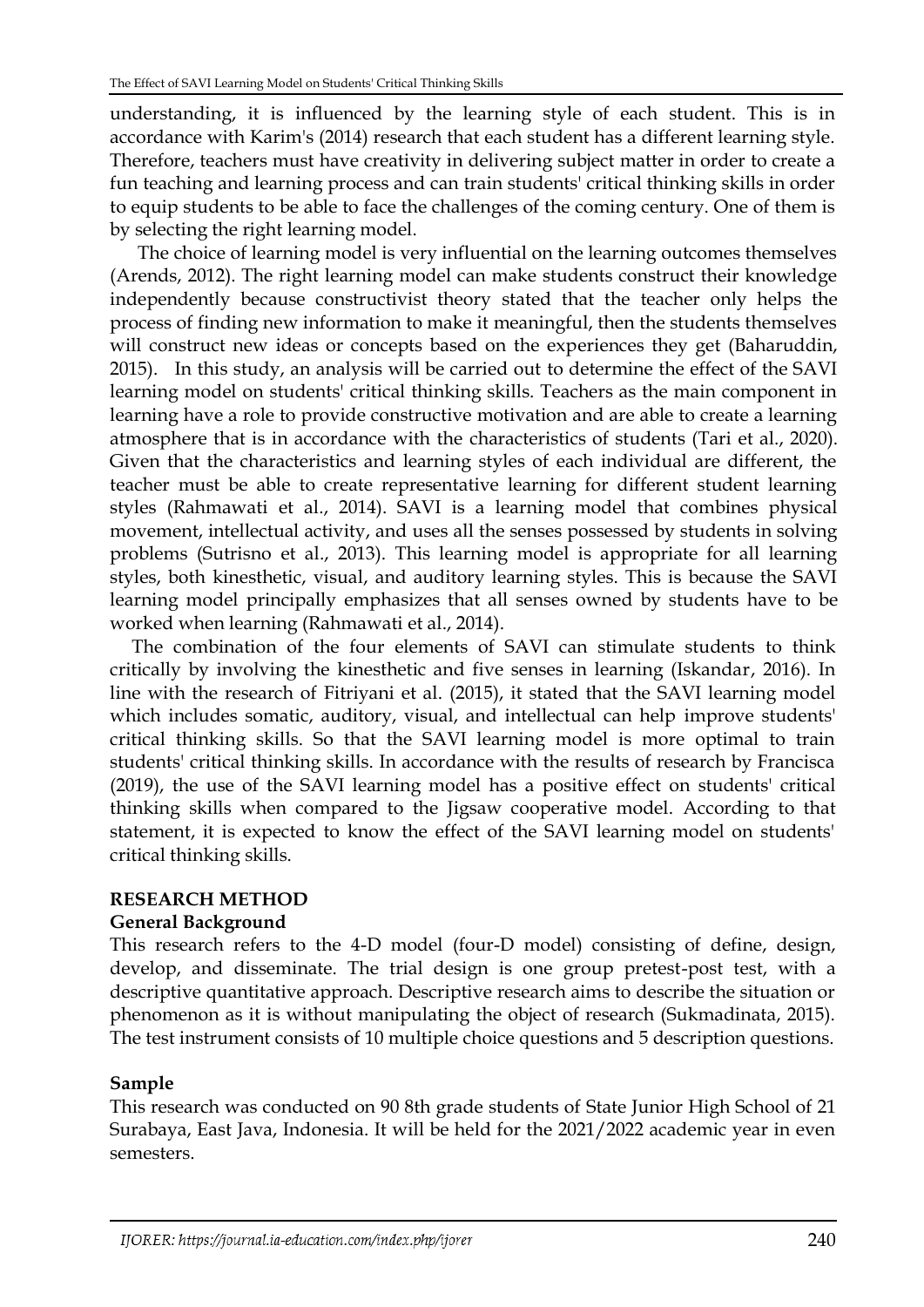## **Instrument and Procedures**

The instruments in this study were validation sheets and test sheets including pretestposttest which were used to measure critical thinking skills. The results of the pretestposttest were collected using a Google form. The procedures for this research are as in Figure 1.



**Figure 1. F**lowchart of the Four-D Model.

## **Data Analysis**

The data of this study were obtained from the results of the validation and the results of the critical thinking skills test. The validation assessment uses a Likert measurement scale of 1-4. The score of the validation results is calculated using the mode calculation, then the criteria score obtained is then interpreted using the interpretation criteria of the validity score. The following is the Likert scale assessment criteria Table 1.

|              | <b>Table 1.</b> Chiena for interpretation or validity score. |  |  |
|--------------|--------------------------------------------------------------|--|--|
| <b>Score</b> | Category                                                     |  |  |
|              | Not Valid                                                    |  |  |
|              | Quite Valid                                                  |  |  |
|              | Valid                                                        |  |  |
| 4            | Very Valid                                                   |  |  |
|              | $(A$ dontod from Diduwon $2012$                              |  |  |

**Table 1.** Criteria for interpretation of validity score.

(Adapted from Riduwan, 2013)

Students are determined to be complete if they reach the minimum completeness criteria (KKM) set by the school in science subjects, namely 76. Student learning mastery for critical thinking skills tests can be calculated using the following equation:

$$
Score = \frac{\sum score\;optained}{\sum maximum\;score} \times 100
$$

The results of completeness can be used as supporting data to find out whether students are stimulated by critical thinking skills or not. The results obtained, were then analyzed using the N-gain score (normalized increase score) to determine changes in students' critical thinking skills before and after learning with the SAVI learning model. The following equation is based on the normalized gain score:

$$
=\frac{\%-\%}{\%-\%}
$$

Description :

 $\langle g \rangle$  = normalized gain

 $S_f$  = final test score (post-test)

S<sup>i</sup> = initial test score (*pre-test*)

 $S_{\text{max}}$  = maximum score

The results of these calculations are then converted into qualitative values according to the assessment in Table 2.

| <b>Table 2.</b> IN-gail Score. |          |  |  |
|--------------------------------|----------|--|--|
| Limitation                     | Category |  |  |
| ( <b>g</b> >) > 0.7            | High     |  |  |
| $0.7 > \text{(}>} 0.3$         | Medium   |  |  |
| ( <g>g) &lt; 0.3</g>           | Law      |  |  |

**Table 2.** N-gain score.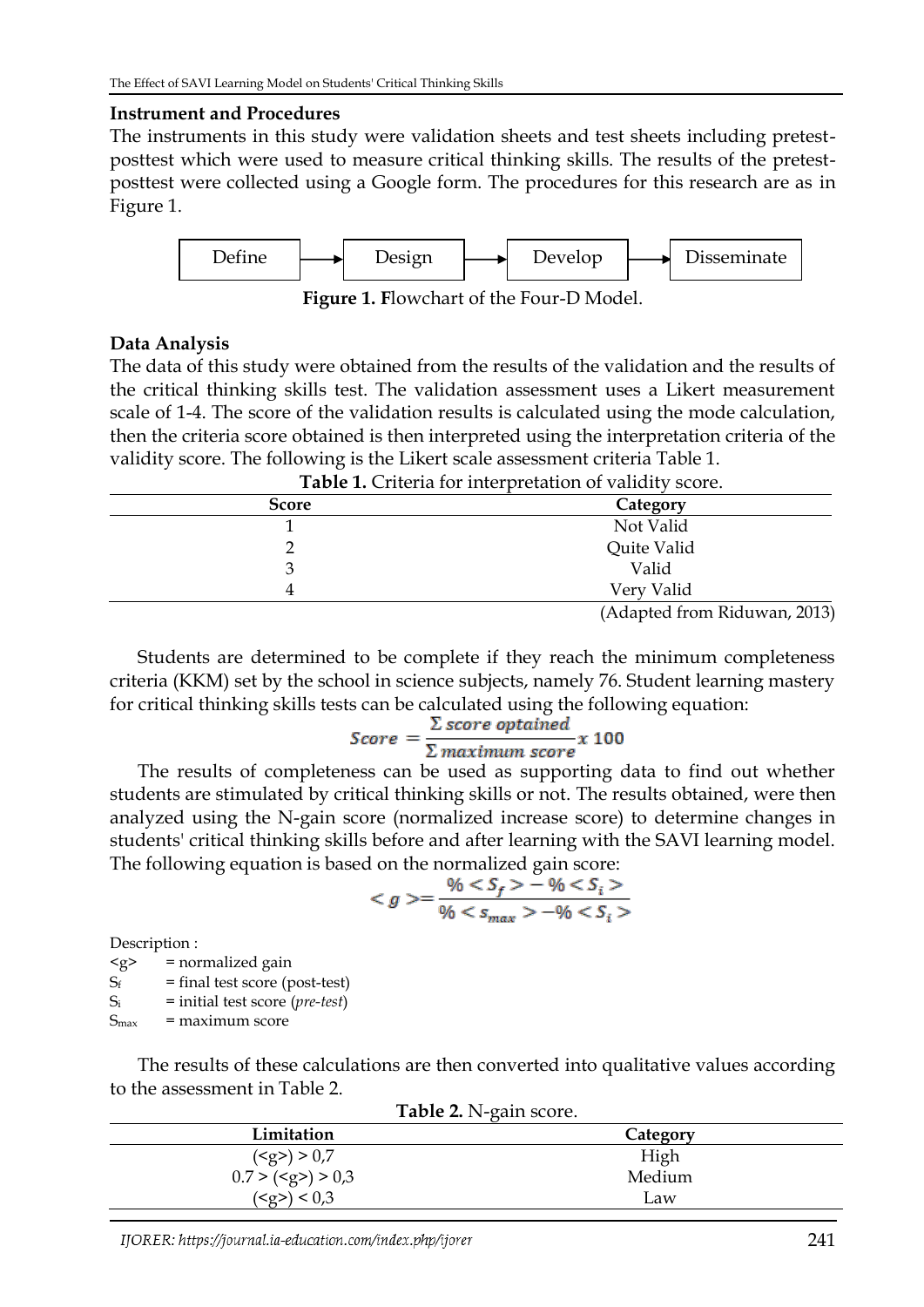Students are stated having developed their critical thinking skills if students experience increased learning outcomes from the tests given even though they have not reached the minimum completeness criteria specified at school. To find out the differences of SAVI learning model application in each class, a hypothesis test is conducted to determine the differences among 8H, 8I, and 8J classes. To determine the correct hypothesis test, a normality test is carried out first.

## **RESULTS AND DISCUSSION**

The results of the study were compiled based on the results of the validation of the questions and the results of the critical thinking skills test through the pretest and posttest. The results of the validation of the question instruments used are as in Table 3.

| Rated aspect                                                                    |   | <b>Score</b> |                |                | Criteria   |
|---------------------------------------------------------------------------------|---|--------------|----------------|----------------|------------|
|                                                                                 |   | $V_1$ $V_2$  | $\mathbf{V}_3$ | Mode           |            |
| The suitability of the items with the indicators of<br>critical thinking skills | 3 | 4            | 3              | 3              | Valid      |
| Clarity of orders to work on questions                                          | 3 | 4            | $\overline{4}$ | $\overline{4}$ | Very Valid |
| The content of the material can measure students'<br>critical thinking skills   | 3 | 4            | $\overline{4}$ | 4              | Very Valid |
| The question sentence does not have a double<br>meaning                         | 3 | 4            | 4              | 4              | Very Valid |
| The questions given are in accordance with the<br>material                      | 3 | 4            | $\overline{4}$ | 4              | Very Valid |
| Relationship pictures or tables according to the<br>question                    | 3 | 4            | $\overline{4}$ | $\overline{4}$ | Very Valid |
| Use good and correct language                                                   | 3 | 3            | 4              | 3              | Valid      |
| Total                                                                           |   |              |                | 4              | Very Valid |

**Table 3.** Results of question validation.

The validation of critical thinking test questions was carried out by three expert lecturers. A good test has the main characteristics, among others, reliable (reliable), valid or valid, objective, and practical (Hariyanto & Basuk, 2015). However, this study only uses validity and reliability the terms. In addition, the test is stated to be valid if the test can provide appropriate information and can be used to achieve certain goals (Oktanin W. & Sukirno, 2015). Item validity needs to be looked for to find out which questions are not feasible and cause low validity (Utomo, 2018). Based on Table 3 the results of the validation questions, all aspects got a good score, namely two aspects got a mode score of 3 with a valid category, namely the aspect of indicator preparation and language use, while the other five aspects got a mode score of 4 with a very valid category. The selection of indicators in the preparation of pretest and posttest questions is still not appropriate, so it is necessary to adjust and justify the indicators so that students' critical thinking skills can be measured. Rationally, the validity of the instrument can be seen from the suitability of the content of the questions with the material and indicators (Oktanin W. & Sukirno, 2015).

In addition, the language aspect also obtained mode 3 with a valid category. This is because the language used in the writing of the questions still results in multiple interpretations. Good questions besides being valid must also use good language and sentences that do not cause double meanings so that students have no difficulty in answering questions. This is in accordance with the Ministry of Education and Culture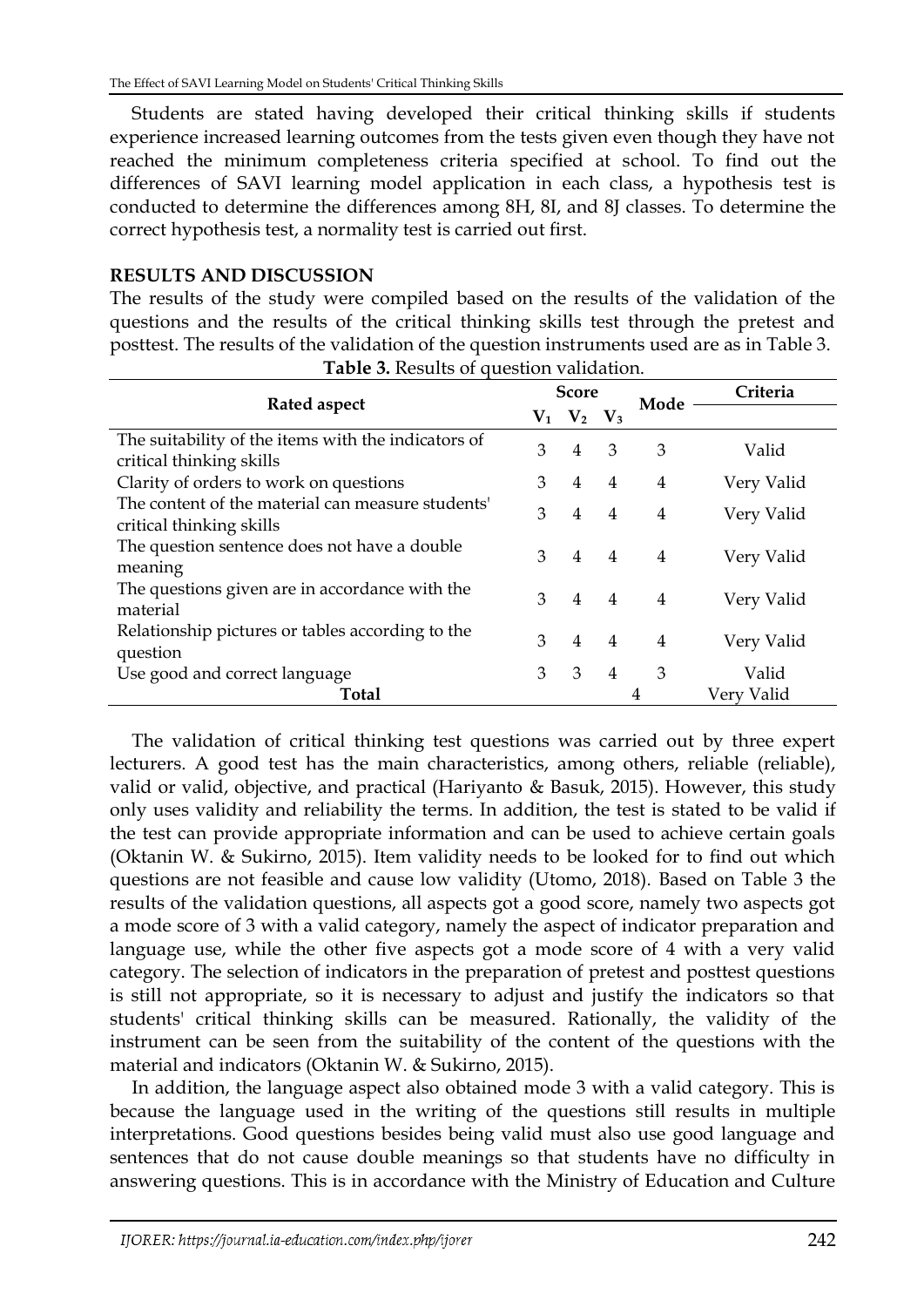(2018) regarding the preparation of questions which states that each question uses language that is in accordance with Indonesian language rules and uses communicative language. According to Nuriana et al. (2015), communicative sentences need to be used because otherwise, the reader may misunderstand the sentences made, resulting in students answering incorrectly. This is in line with Hanifah N.'s opinion (2014) that the difficulty level of the test is caused by the complexity of the test subjects and the conditions of the answer choices because tests often confuse students and alternative answers are homogeneous or sentences that are too difficult to understand.

Based on the results of the overall validity of the critical thinking test questions, the score was good, namely getting a mode score of 4 and a reliability value of 86%. With the interpretation of the mode and reliability values obtained, the developed device is categorized as very valid, reliable, and suitable to be used to measure students' critical thinking skills. The pretest and posttest questions were given to three classes, namely class 8H, 8I, and 8J. The results of overall critical thinking skills are presented in Table 4.

| <b>Table 4.</b> Critical thinking skills test recapitulation. |                      |                       |        |                 |  |
|---------------------------------------------------------------|----------------------|-----------------------|--------|-----------------|--|
| Class                                                         | <b>Pretest Score</b> | <b>Posttest Score</b> | N-gain | Category        |  |
| 8Η                                                            |                      |                       | 0.66   | Medium Increase |  |
| 81                                                            | 39                   | 81                    | 0.69   | Medium Increase |  |
| 8                                                             | 34                   | 79                    | 0.68   | Medium Increase |  |
| Average                                                       | 40                   | 81                    | 0.68   | Medium Increase |  |

|  |  | Table 4. Critical thinking skills test recapitulation. |
|--|--|--------------------------------------------------------|
|--|--|--------------------------------------------------------|

Based on the results of the critical thinking skills test in Table 4 shows that the learning outcomes of class VIII students obtained from the pretest and posttest have increased with an average N-gain score of 0.68 which is included in the medium category. This shows that learning using the SAVI model tool can practice critical thinking skills. This is in line with the research of Rosidah et al. (2020) that there is an increase in critical thinking aspects of the knowledge of SD 1 Pelemkerep students after the application of the SAVI learning model assisted by KAPINDO media with a medium category. The results of other studies that also support this research are the results of research by Azizah et al. (2016) which states that student learning outcomes after SAVI is applied have increased and learning objectives have been achieved well.

The increase in the N-gain value that occurred was due to the different learning processes obtained by students, previously using conventional models and not being modified with innovative learning models. The choice of learning model is very influential on the learning outcomes themselves (Arends, 2012). The learning model will affect the results and interest in learning, especially the ability to think critically. This is in line with the research of Fitriyani (2015) that there is a significant difference in science critical thinking skills between students who take lessons with the SAVI learning model and students who take lessons with conventional learning models.

Each class had enhancement in the value of N-gain, but we are not able to determine the differences in the application of the SAVI learning model in each class, therefore a hypothesis test was conducted to determine the differences among 8H, 8I, and 8J classes. To determine the appropriate hypothesis test, a normal test is carried out first. The following table gives the results of normality test is presented in Table 5.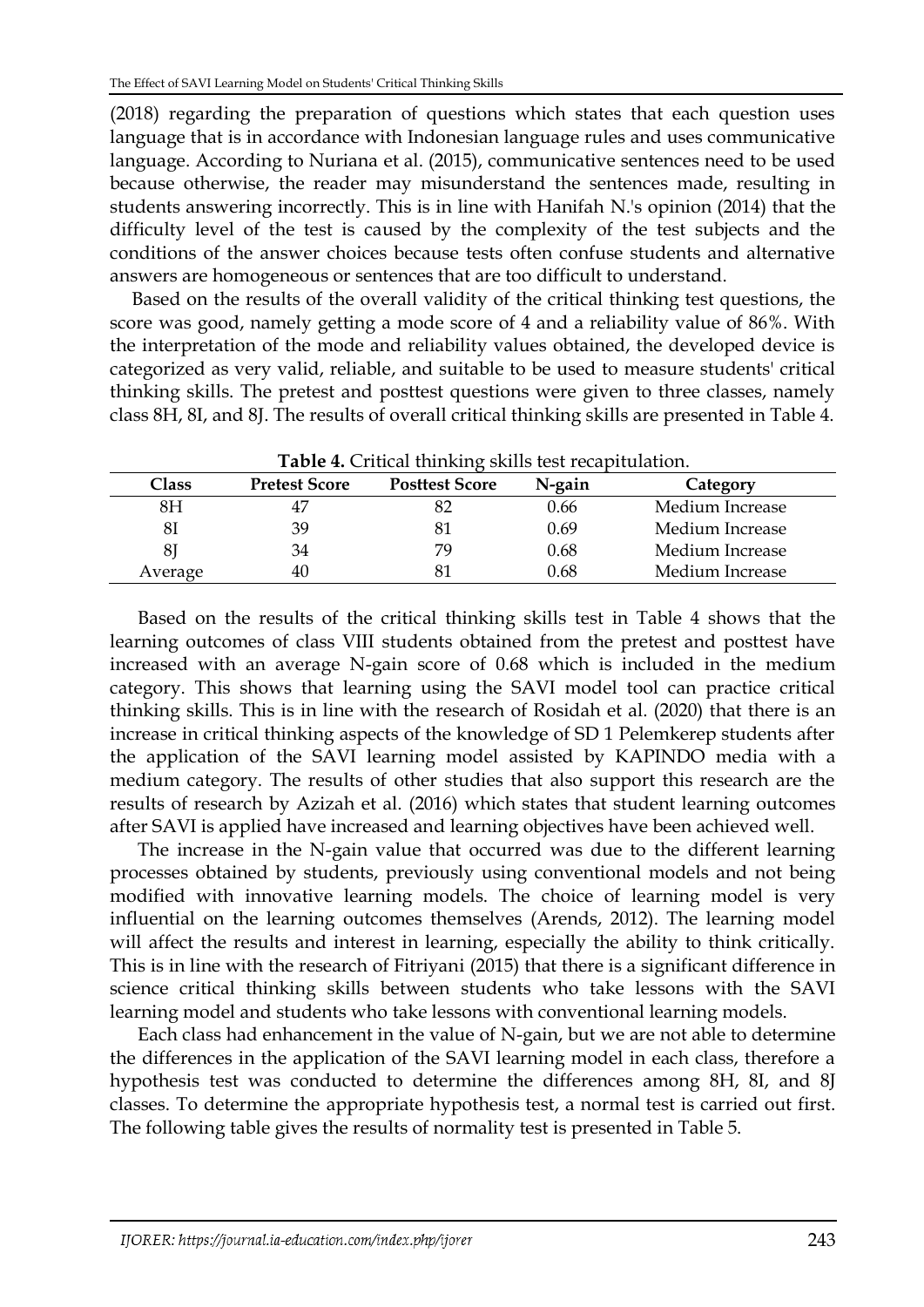| Class    |                  | Kolmogorov-Smirnov <sup>a</sup> |         |
|----------|------------------|---------------------------------|---------|
|          | <b>Statistic</b> |                                 | 512     |
| Class 8H | ,158             |                                 | ,056    |
| Class 8I | ,113             |                                 | $,200*$ |
| Class 8J | 208              | າດ                              | .002    |

**Table 5.** Tests of normality.

Based on Table 5 8H and 8I Classes are distributed normal (0.056> 0.05 and 0.200> 0.05), otherwise 8J class was not normally distributed (0.02 <0.05). Due to The existence of values that are not normally distributed, the type of hypothesis test used is the nonparametric Kruskal Wallis test. The following results from the Kruskal Wallis test are presented in Table 6.

**Table 6.** Test of Kruskal Wallis.

| <b>Postest</b> |
|----------------|
| 3,337          |
| ∸              |
| ,189           |
|                |

According to Table 6 the results of the Kruskal Wallis test, shows Asymp. Sig. > 0.05, which is 0.189, so the conclusion is H0 is accepted, which means that there is no difference in the application of the three classes and they are consistent between classes 8H, 8I, and 8J. The SAVI learning model emphasizes that learning must utilize all the senses possessed by students, emphasizing learning on student involvement as a whole in the learning process (Meier, 2005). Learning that involves emotions, the whole body, all the senses, and personal abilities, respect other individual learning styles by realizing that people learn in different ways, can stimulate students to think critically by involving kinesthetics and the five senses in learning (Iskandar et al., 2016).

In addition, it is seen from the four elements of the SAVI learning model which consists of somatic, auditory, visual, and intellectual. Where somatic learning trains students to evaluate knowledge by doing an activity. Auditory learning trains students to ask questions, argue, and evaluate knowledge based on a collection of information obtained during auditory learning. Visual learning trains students to evaluate knowledge by seeing it directly. Finally, intellectual learning trains students to process evidence through evaluation, making decisions, and solving problems (Meier, 2005). So all of that can hone students' critical thinking skills. Because the characteristics of students who develop critical thinking skills are being able to collect as much information as possible, combine information, find patterns, compile explanations, make generalizations, and document findings based on evidence (Eggen & Kaucak, 2012).

Table 7 shows the results of the achievement of the Critical Thinking indicator on the pretest were not achieved. Of the five critical thinking indicators achieved by students, building basic skills gained the highest percentage when posting. This is because students are not able to use their thinking in studying something by considering whether the source of information is acceptable or not. This SAVI learning model has the principles of skills which include communication, teamwork, problemsolving, initiative, and effort. These skills make the SAVI learning model able to provide space for students to develop indicators of critical thinking skills, so that they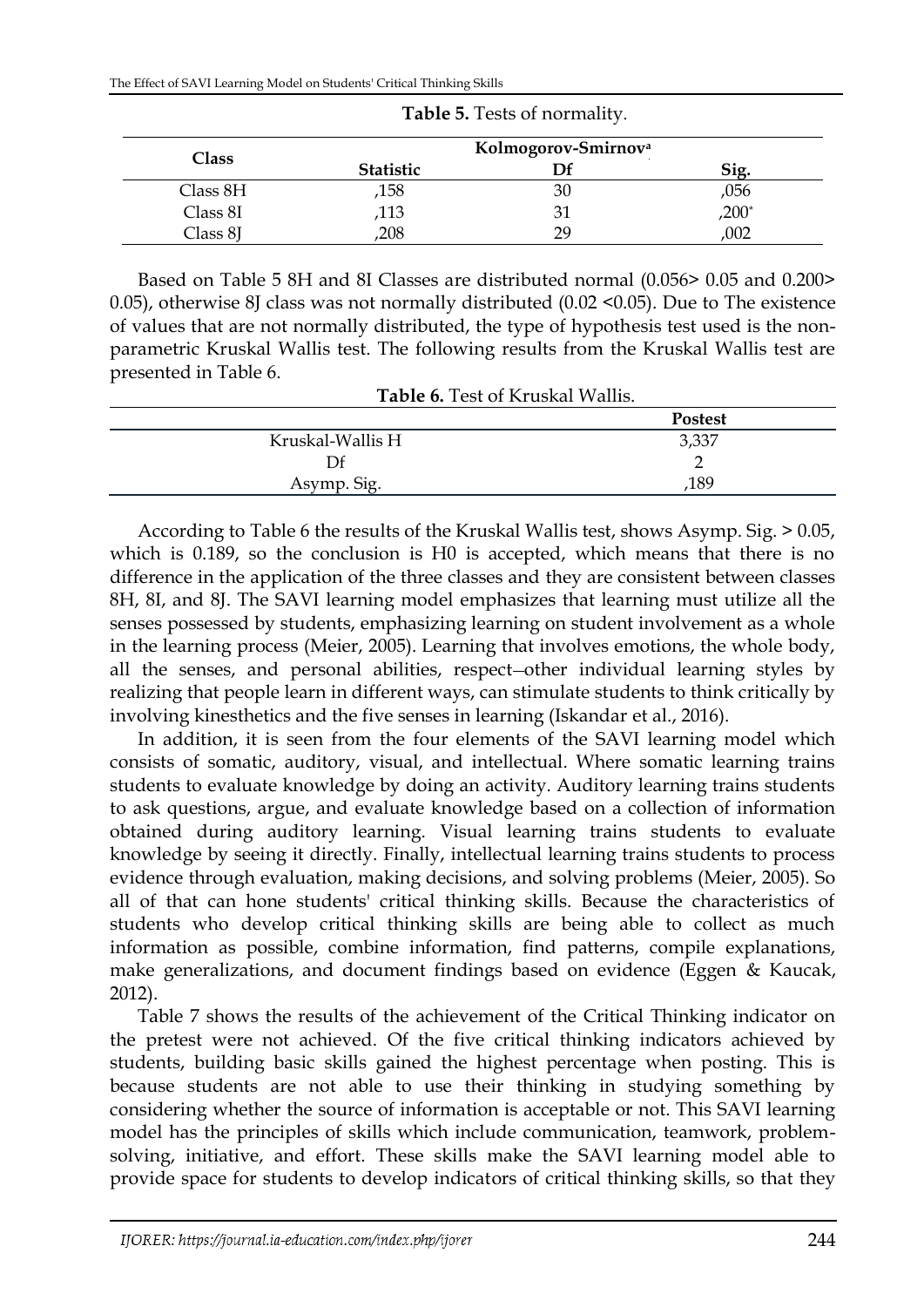can train students to distinguish between truth and facts, facts and opinions, knowledge and beliefs through logical proof and correct logic by utilizing somatic, auditory, visualization, and intellectual survivors of the learning process (Fitriyani et al., 2015).

| <b>Indicators</b>        | Percentage     |                    |                 |                   |  |
|--------------------------|----------------|--------------------|-----------------|-------------------|--|
|                          | <b>Pretest</b> | Category           | <b>Posttest</b> | Category          |  |
| Elementary clarification | 38             | Less accomplished  | 69              | Accomplished      |  |
| Advance clarification    | $\Omega$       | Not accomplished   | 76              | Accomplished      |  |
| Inference                | 43             | Quite accomplished | 77              | Accomplished      |  |
| Basic support            | 26             | Less accomplished  | 92              | Very accomplished |  |
| Strategies and tactics   | 32             | Less accomplished  | 83              | Very accomplished |  |
| Average                  | 28             | Less accomplished  | 80              | Accomplished      |  |

**Table 7.** Achievement of critical thinking indicators.

The indicator giving a simple explanation was achieved by the students with the lowest percentage. The problem given in this aspect is to ask students to answer questions and give examples of enzymes in the digestive system. However, students are still often confused in understanding the differences between each enzyme in the digestive system. This possibility can occur because students need a lot of study time to handle learning activities effectively (Nisak M. K. & Wartono S., 2017). This is in line with Yuliati's (2013) research which states that teaching critical thinking requires practice to have it. From the results obtained, it can be concluded that the use of the SAVI learning model can train students' critical thinking skills.

## **CONCLUSION**

Based on the results of the study, it can be concluded that the results of the validation of critical thinking test questions obtained a mode score of 4 and a reliability value of 86% with a very valid and reliable category so that the questions were declared feasible to be used to measure students' critical thinking skills. The results of the student's critical thinking skills test showed that there was an increase in the pretest average score of 40 and the posttest average score of 81 the N-gain score increased by 0.68 in the medium category. The implication of this research is that the SAVI learning model is included in the criteria of validity, both content and construct so that it can be used as a guide in improving students' critical thinking skills. In addition, the learning process makes students active in learning because the SAVI approach is a learning that activates all senses, not just intellectuals. Future research is expected to use more data to obtain more detailed results regarding students' critical thinking abilities. The existence of different material topics is expected to contribute to improving students' critical thinking skills.

### **REFERENCES**

Afnia A., Selvia N., & Setyawan, F. (2021). Analysis of critical thinking ability in solving mathematical problems in terms of student learning style. *Jurnal Riset Pendidikan dan Inovasi Pembelajaran Matematika (JRPIPM), 4*(2), 103-116*.* <https://doi.org/10.26740/jrpipm.v4n2.p103-116>

Arends, R. (2012). *Learning to teach. Tenth edition.* New York: McGraw-. Hill Education.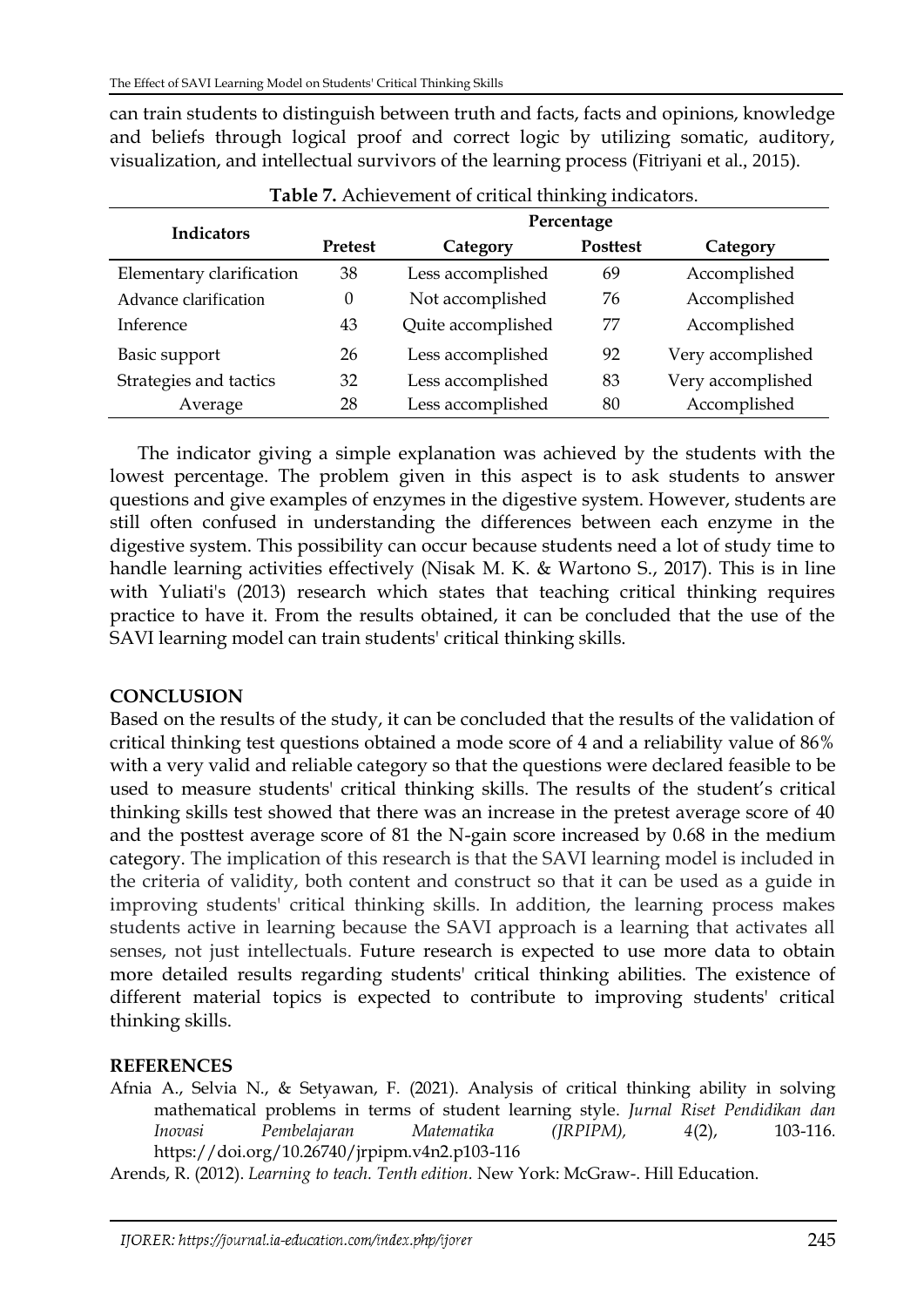Azizah, N., Sujana, A. & Isrok'atun. (2016). Penerapan pendekatan somatis auditori visual intelektual pada materi sumber energi bunyi untuk meningkatkan hasil belajar siswa. *Jurnal Pena Ilmiah*, *1*(1), 491-500*.* <https://doi.org/10.23819/pi.v1i1.2978>

Baharuddin & Wahyuni, E. N. (2015). *Teori belajar dan pembelajaran*. Yogyakarta: Ar-ruzz media.

- Cahyono, B. (2017). Analisis keterampilan berfikir kritis dalam memecahkan masalah ditinjau perbedaan gender. *Aksioma*, 8(1), 50[. https://doi.org/10.26877/aks.v8i1.1510](https://doi.org/10.26877/aks.v8i1.1510)
- Eggen, P. & Kauchak, D. (2012) *Strategi dan model pembelajaran. terjemahan satrio wahono. strategie and models for teachers: teaching content and thinking skills*. Jakarta Barat: Permata Puri Media
- Fitriyani F., Suwatra S., & Kusmariyatni, N. (2015). Pengaruh model savi terhadap kemampuan berpikir kritis peserta didik dalam mata pelajaran ipa kelas V Sd*. e-Journal PGSD Universitas Pendidikan Ganesha, 3*(1)*.* <http://dx.doi.org/10.23887/jjpgsd.v3i1.5682>
- Francisca F., & Helga D. (2019). *Perbandingan model pembelajaran savi dan kooperatif tipe jigsaw dalam meningkatkan keterampilan berpikir kritis peserta didik pada materi banjir.* Skripsi. Sumedang: UPI.<http://repository.upi.edu/id/eprint/37590>
- Hanifah, N. (2014). Perbandingan tingkat kesukaran, daya pembeda butir tes dan tes reliabilitas untuk bentuk pilihan ganda biasa dan pilihan ganda asosiasi mata pelajaran ekonomi. *Sosio e- KONS*, 6(1), 41-55.<http://dx.doi.org/10.30998/sosioekons.v6i1.1715>
- Hariyanto & Basuk. (2015). *Asesmen pembelajaran*. Bandung: PT Remaja Rosdakarya.
- Iskandar, D., Hamdani H., Acep R., & Suhartini, T. (2016). Implemetation of model savi (somatic, audiotory, visualization, intellectual) to increase critical thinking ability in class IV of social science learning on social issues in the local environment. *Journal of Education, Teaching and Learning*, *1*(1), 2477-5924. [http://dx.doi.org/10.26737/jetl.v1i1.35](https://dx.doi.org/10.26737/jetl.v1i1.35)
- Johnson. E. B. (2012). *CTL (Contextual Teaching and Learning).* Bandung: Kaifa
- Juhaeni, J., Safaruddin, S., & Salsabila, Z. P. (2021). Articulate Storyline Sebagai Media Pembelajaran Interaktif Untuk Peserta Didik Madrasah Ibtidaiyah. AULADUNA: Jurnal Pendidikan Dasar Islam, 8(2), 150–159. https://doi.org/10.24252/AULADUNA.V8I2A3.2021
- Karim, A. (2014). Pengaruh gaya belajar dan sikap siswa pada pelajaran matematika terhadap kemampuan berpikir kritis matematika. *Jurnal Ilmiah Pendidikan MIPA*, 4(3), 188-195. <http://dx.doi.org/10.30998/formatif.v4i3.154>
- Kemendikbud. (2018). *Konsep penyusunan soal tes tertulis.* Jakarta: Kemendikbud
- Meier, D. (2005). *The accelerate learning handbook*. United States Amerika: The McGraw-Hill Companies.
- Nisak, M. K., Wartono W., & Suwono S. (2017). Pengaruh pembelajaran guided inquiry berbasis salingtemas terhadap keterampilan berpikir kritis siswa smp berdasarkan kemampuan akademik. *Jurnal Pendidikan Teori, Penelitian, dan Pengembangan, 2*(1), 113-120. <http://dx.doi.org/10.17977/jp.v2i1.8470>
- Nuriana N., Abdussamad A., & Syambasril S. (2015). Kualitas butir soal ulangan umum bahasa indonesia semester 1 kelas XI man 2 Pontianak. *Jurnal Pendidikan dan Pembelajaran*, *4*(9)*,* 1- 10*.* <https://doi.org/10.26418/jppk.v4i9.11183>
- Oktanin, W. & Sukirno. (2015). Analisis butir soal ujian akhir mata pelajaran ekonomi akuntansi. *Jurnal Pendidikan Akuntansi Indonesia, 13*(1), 35-44*.* <https://doi.org/10.21831/jpai.v13i1.5183>
- Rahmawati, Y., Mardiyana M., & Subanti S.. (2014). Pengembangan perangkat pembelajaran berbasis penemuan terbimbing (guided discovery) dengan pendekatan somatic, auditory, visual, intellectual (savi) pada materi pokok peluang kelas IX smp tahun pelajaran 2013/2014. *Jurnal Pembelajaran Matematika*, *2*(4).

Riduwan. (2013). *Skala pengukuran variabel-variabel penelitian*. Bandung: Alfabeta.

Rosidah, L., Wanabuliandari, S., & Ardianti, S. D. (2020). Pengaruh model pembelajaran savi berbantuan media kapindo untuk meningkatkan berpikir kritis siswa pada tema 6 kelas IV. *Jurnal Pendidikan Dasar Nusantara, 6*(1), 50-64*.*  <https://doi.org/10.29407/jpdn.v6i1.14412>